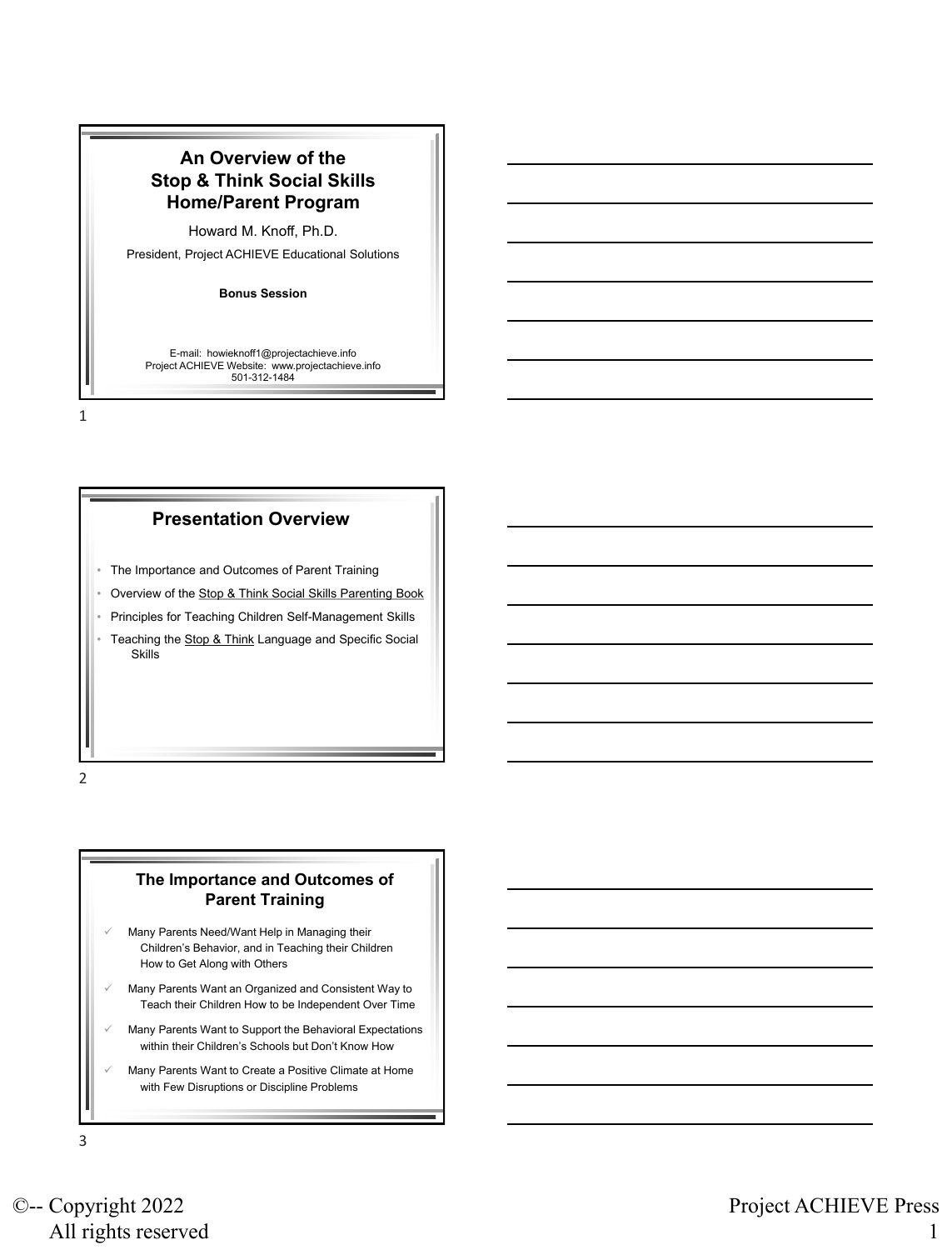



# **Stop & Think Parenting Book**

Chapter One: Introduction

Chapter Two: Overview of the Five "Stop & Think" Steps

Chapter Three: Teaching Stop & Think Social Skills for the First Time

Chapter Four: Teaching the Ten Core and Ten Advanced Social Skills

5

### **Stop & Think Parent Book Video Training Tapes**

- **Introduction**
- Listening and Following Directions-The Basics
- Listening and Following Directions-Advanced Procedures
- Using Rewards and Consequences
- Teaching Children to Wait their Turn and How to Interrupt
- ✓ Children's Emotions and Dealing with Losing
- Teaching Children How to Accept Consequences
- $\checkmark$  Teaching Children and Parents How to Deal with their Anger
- **Summary**

6

©-- Copyright 2022 All rights reserved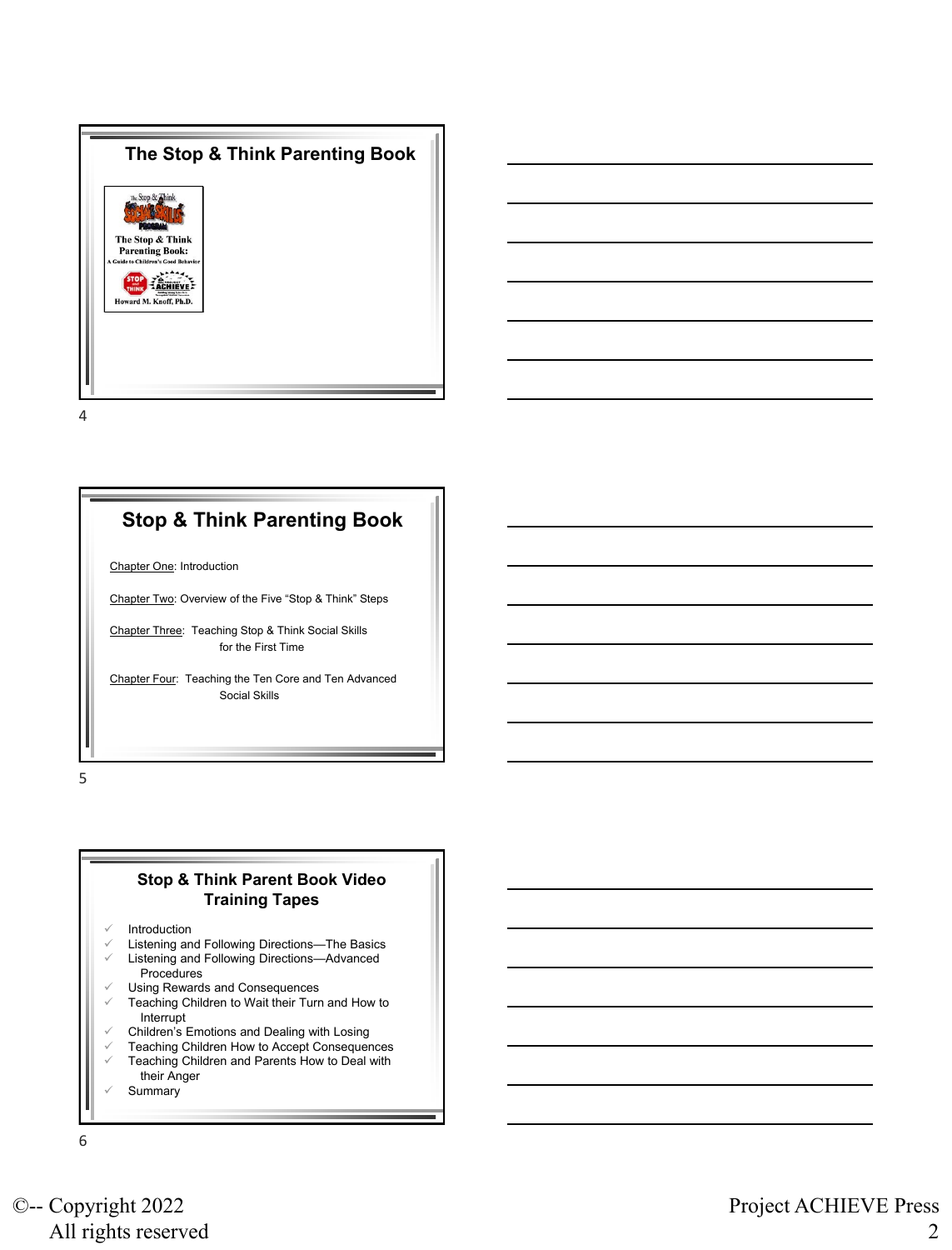# **Stop & Think Parenting Book**

#### **Chapter One: Introduction**

Chapter Two: Overview of the Five "Stop & Think" Steps

Chapter Three: Teaching Stop & Think Social Skills for the First Time

Chapter Four: Teaching the Ten Core and Ten Advanced Social Skills

7

## **Questions for Parents to Ask Themselves**



- Am I getting the good-choice behavior that I want from my child?
- Have I effectively taught my child the social skills I expect him/her to perform?
- Has my child reasonably mastered those skills?
- Am I using meaningful incentives and consequences to motivate good choices and good behavior?
- Am I being consistent in how I use and apply incentives and consequences?

8

## **Stop & Think Parent Book Video Training Tapes**

#### **Introduction**

- Listening and Following Directions-The Basics
- Listening and Following Directions-Advanced Procedures
- Using Rewards and Consequences
- Teaching Children to Wait their Turn and How to Interrupt
- ✓ Children's Emotions and Dealing with Losing
- Teaching Children How to Accept Consequences
- Teaching Children and Parents How to Deal with their Anger
- **Summary**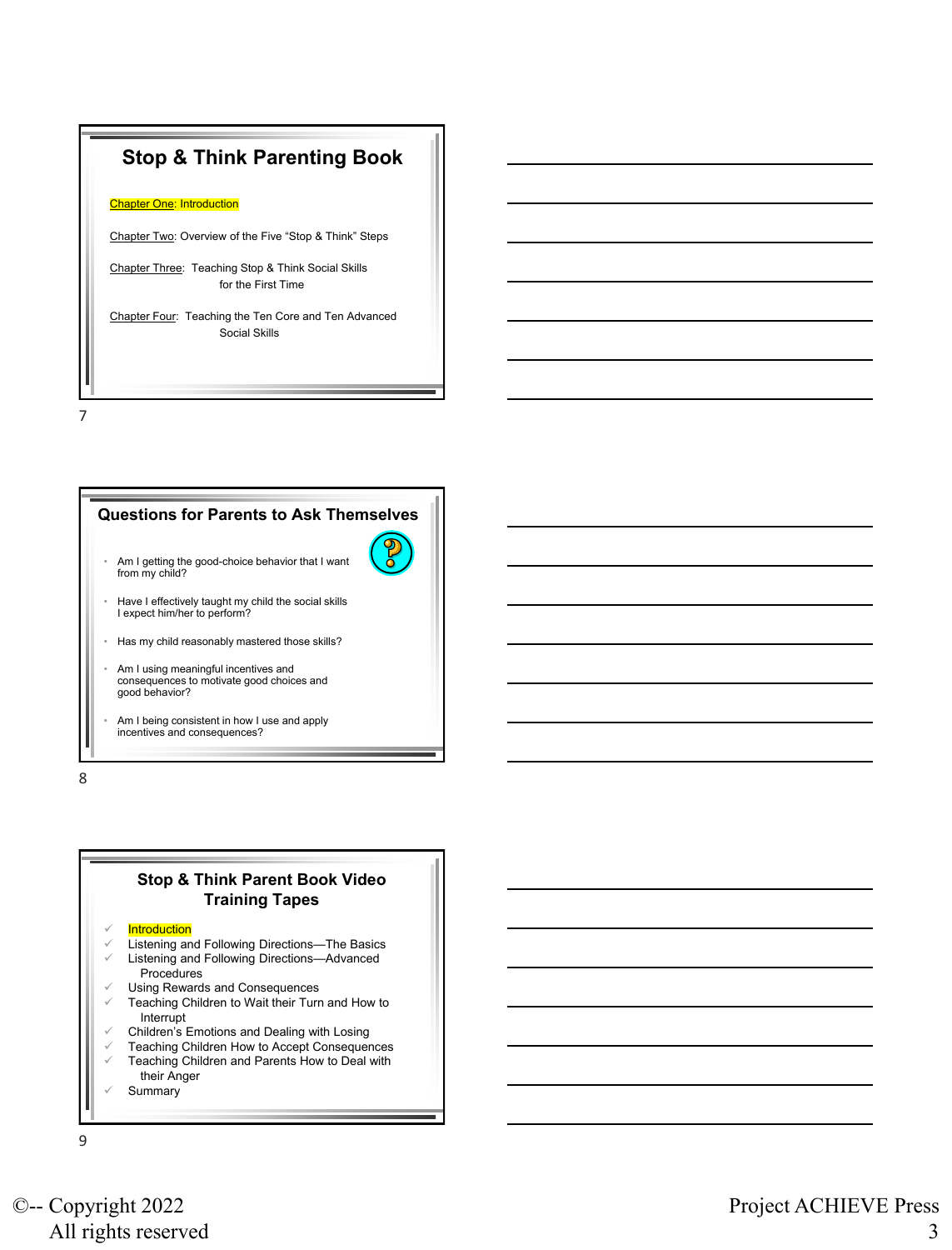

Chapter One: Introduction

Chapter Two: Overview of the Five "Stop & Think" Steps

Chapter Three: Teaching Stop & Think Social Skills for the First Time

Chapter Four: Teaching the Ten Core and Ten Advanced Social Skills

10



11



Social Skills are taught using **Skills and Scripts** 

- ➢ The Stop & Think Universal Steps
- ➢ The Specific Skill Script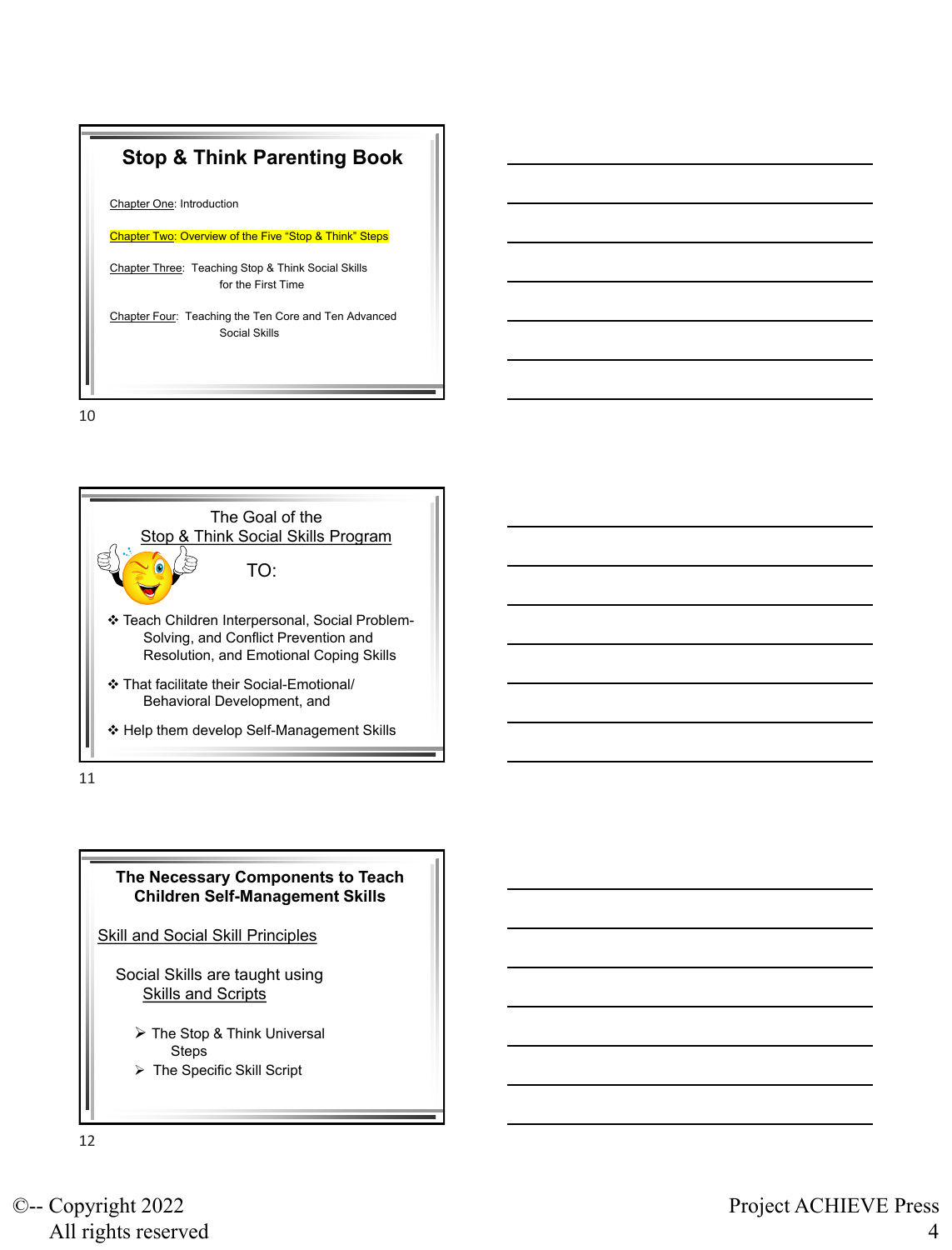





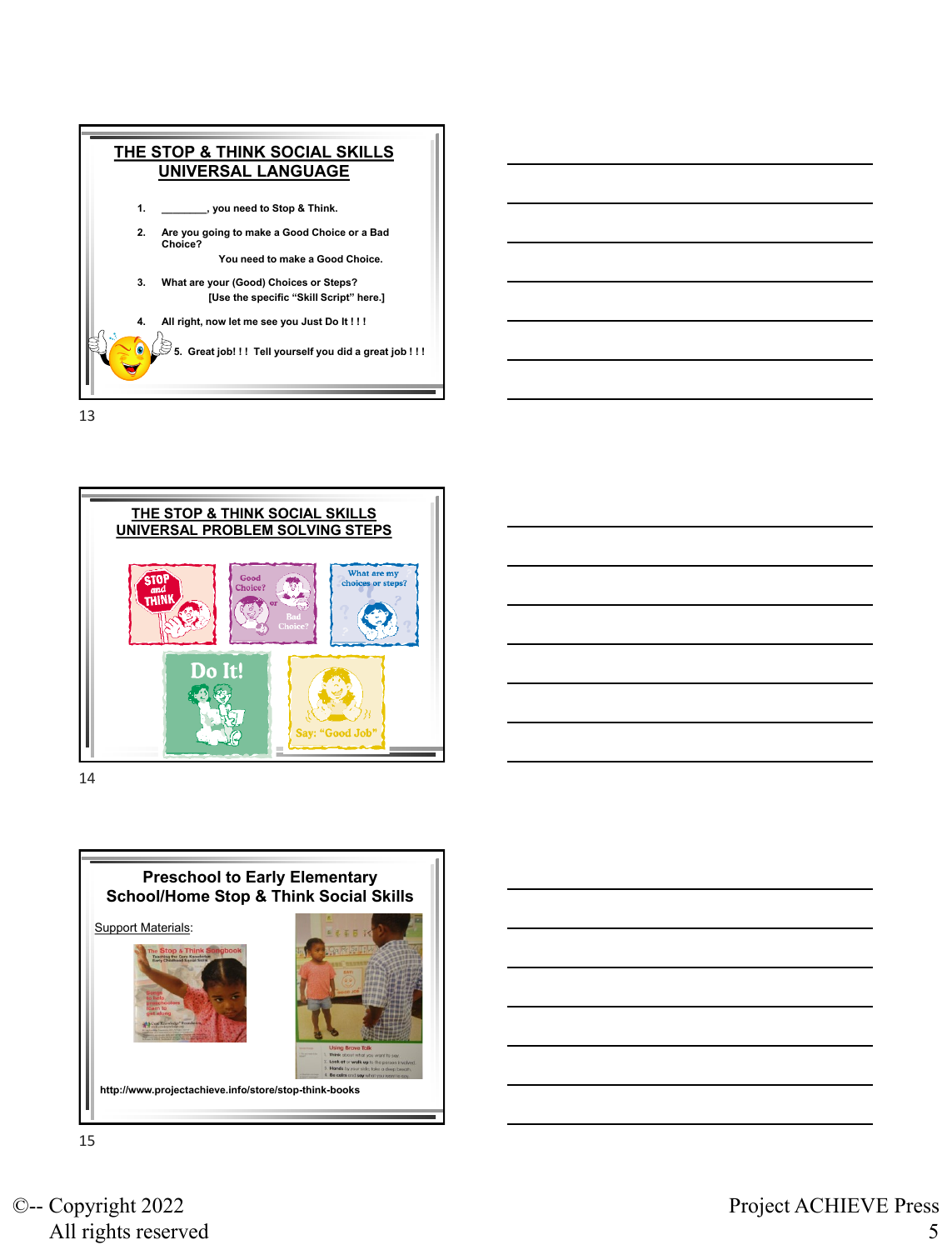







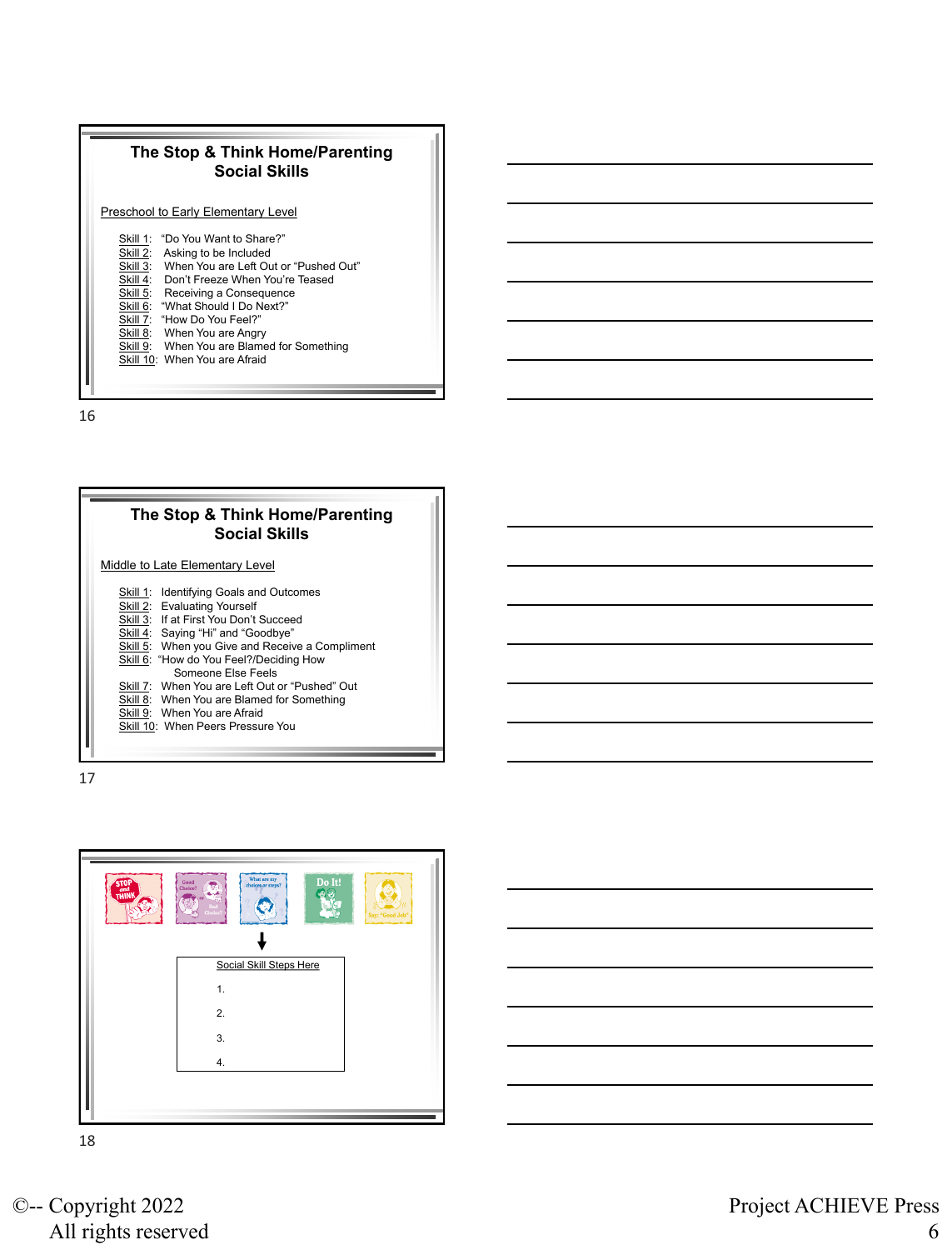





20

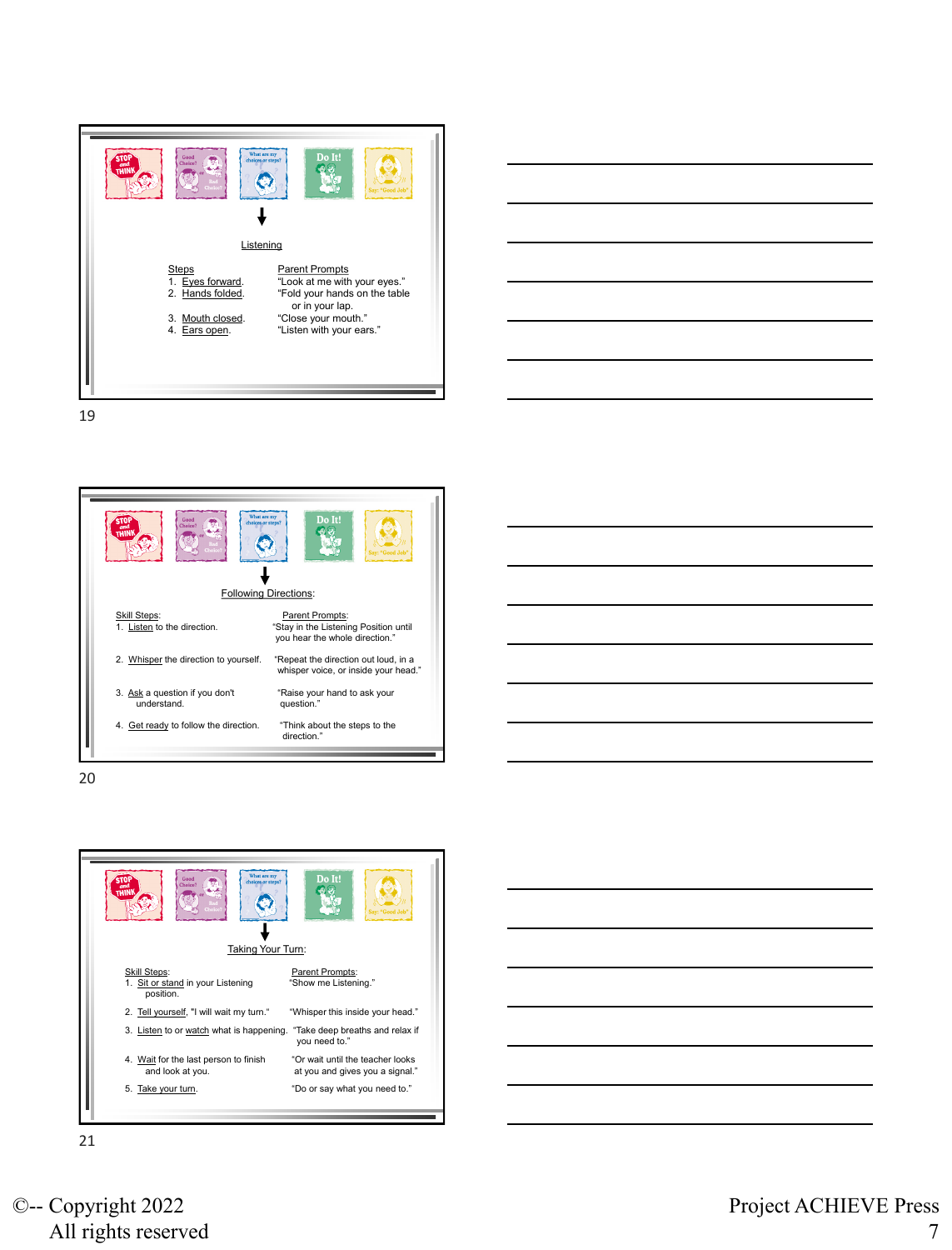



|            | The Seven Steps of a<br>"New" Stop & Think Social Skills Lesson                                             |
|------------|-------------------------------------------------------------------------------------------------------------|
| STEP ONE:  | Introduction and Orientation to Social Skills; Teaching/<br>Reviewing the Five Stop & Think Universal Steps |
| STEP TWO:  | Explanation/Rationale: Why "Good Choices" are<br>Important; What Happens When "Bad Choices" Occur           |
|            | STEP THREE: Introduce, Contextualize, Teach the New Social Skill                                            |
| STEP FOUR: | Practice the new Skill Script within the Stop & Think<br><b>Universal Steps</b>                             |
| STEP FIVE: | Modeling of the Social Skill by the Parent                                                                  |
| STEP SIX:  | Child Social Skills Role Plays with Performance<br>Feedback                                                 |
|            | STEP SEVEN: Summary/Transfer of Training                                                                    |

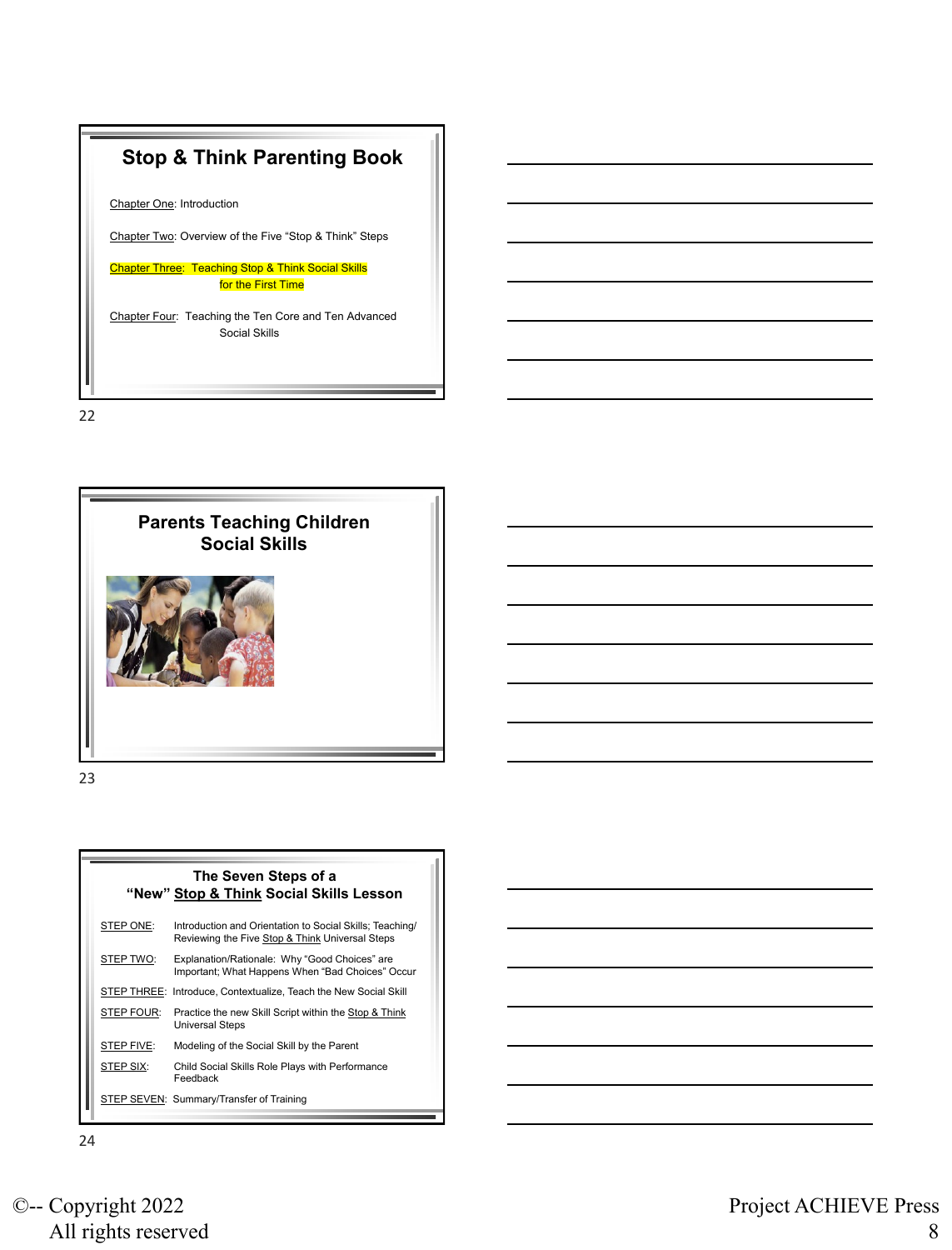

## **The Necessary Components to Teach Children Self-Management Skills**

**Skill and Social Skill Principles** 

Social Skills are taught through Behavioral Instruction, Behavioral Practice, and Behavioral Reinforcement/Correction.

26

# **Stop & Think Parenting**

- **Introduction**
- Listening and Following Directions-The Basics
- Listening and Following Directions-Advanced
- Procedures
- **Using Rewards and Consequences**
- Teaching Children to Wait their Turn and How to **Interrupt**
- ✓ Children's Emotions and Dealing with Losing
- ✓ Teaching Children How to Accept Consequences
- Teaching Children and Parents How to Deal with their Anger
- **Summary**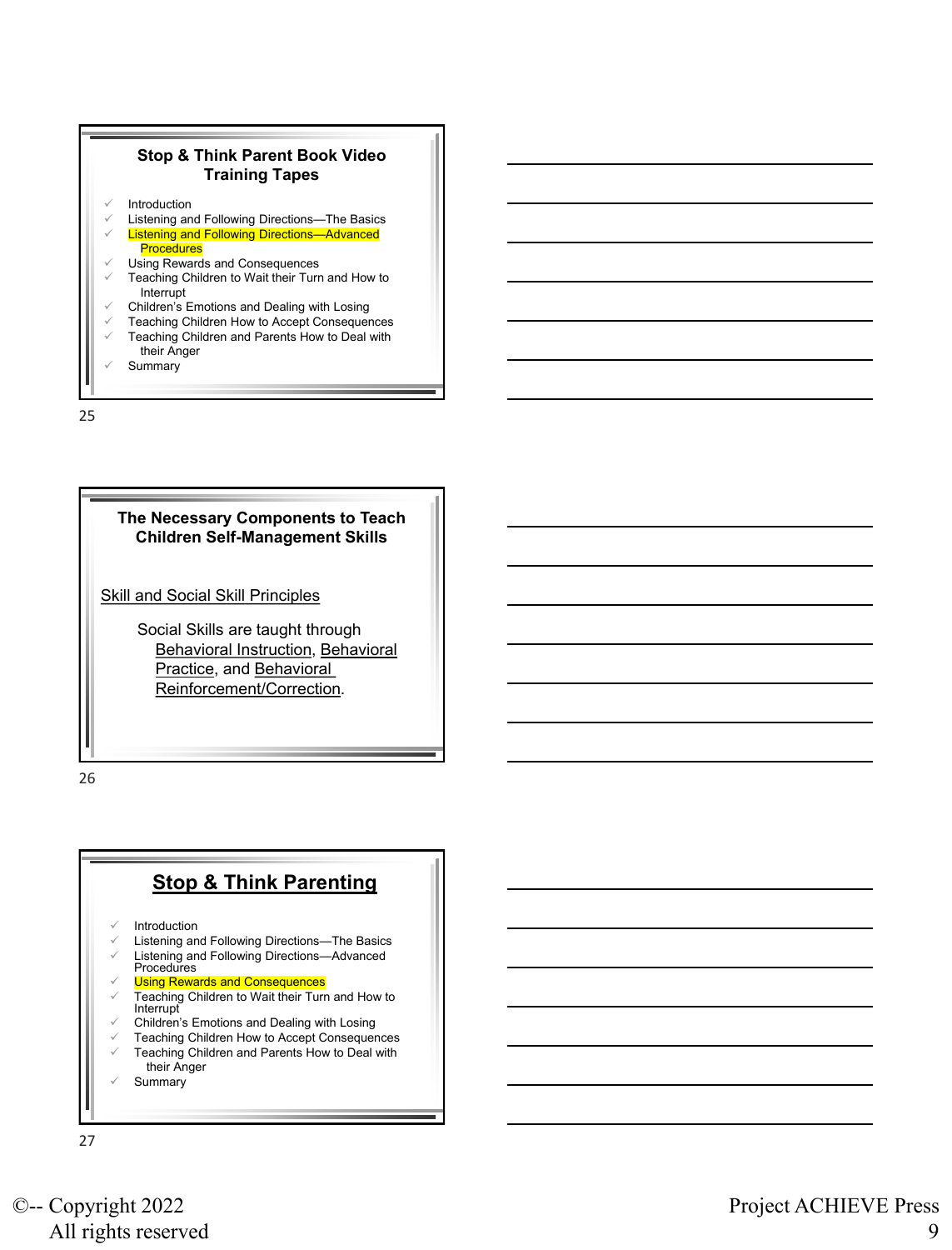### **The Necessary Components to Teach Children Self-Management Skills**

**Skill and Social Skill Principles** 

Social Skills must be taught and practiced to Mastery.

Mastery occurs when children are able to demonstrate their social skills "under conditions of emotionality."



28



29

# **Stop & Think Parenting Book**

#### **Appendices**

- Good Parenting Tips: The "Parenting Points" Cue Cards
- The Stop & Think Calendar and Two-Week Teaching Schedule Cue Cards
- Good Teaching Tips for Each Stop & Think Skill
- Cue Cards for the Stop & Think Skills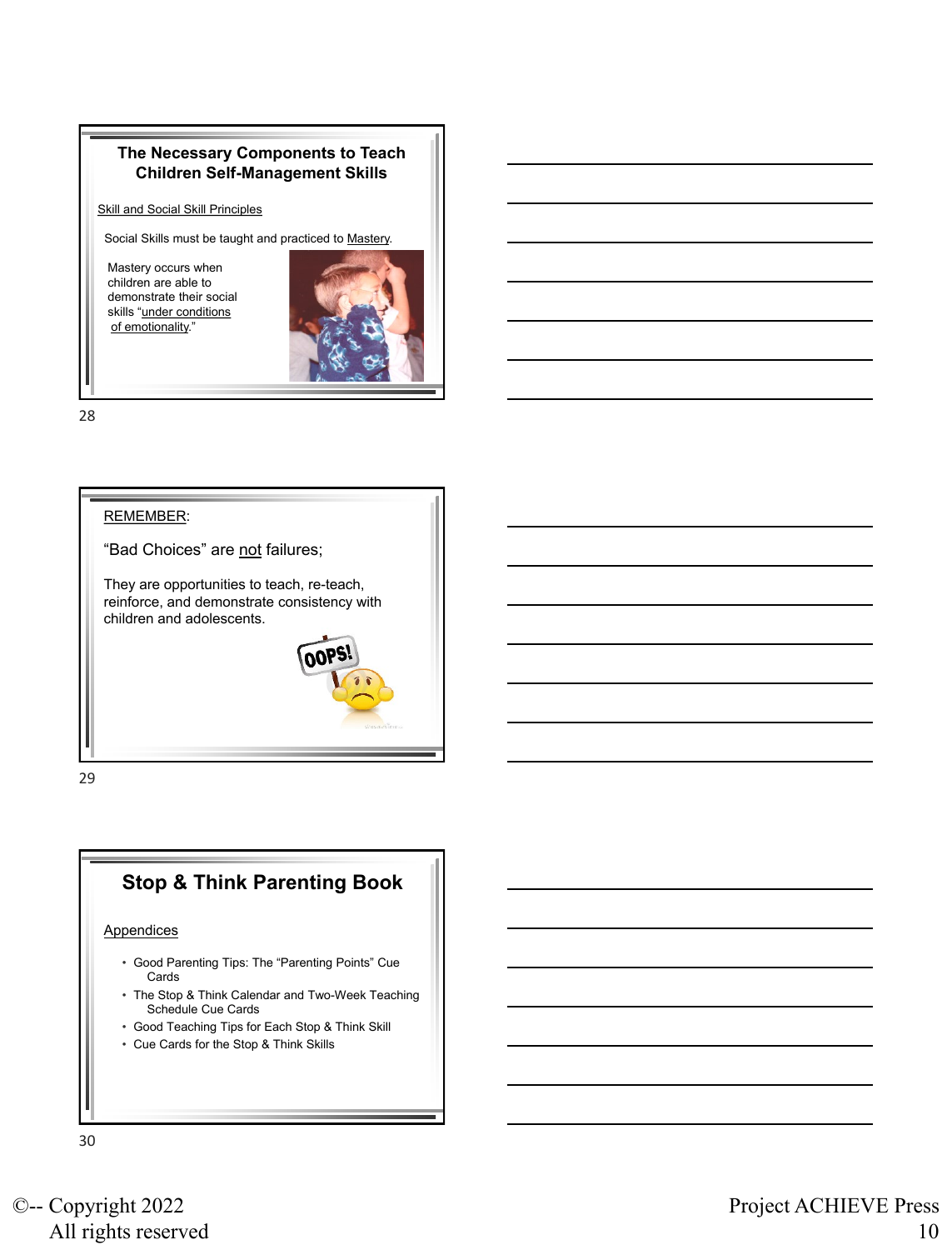

**Please Stop the Tape and Take Some Time to Write Down Your Thoughts about this Section**

32

#### **Presentation Review**

- The Importance and Outcomes of Parent Training
- Overview of the Stop & Think Social Skills Parenting Book
- Principles for Teaching Children Self-Management Skills
- Teaching the Stop & Think Language and Specific Social **Skills**

33

©-- Copyright 2022 All rights reserved